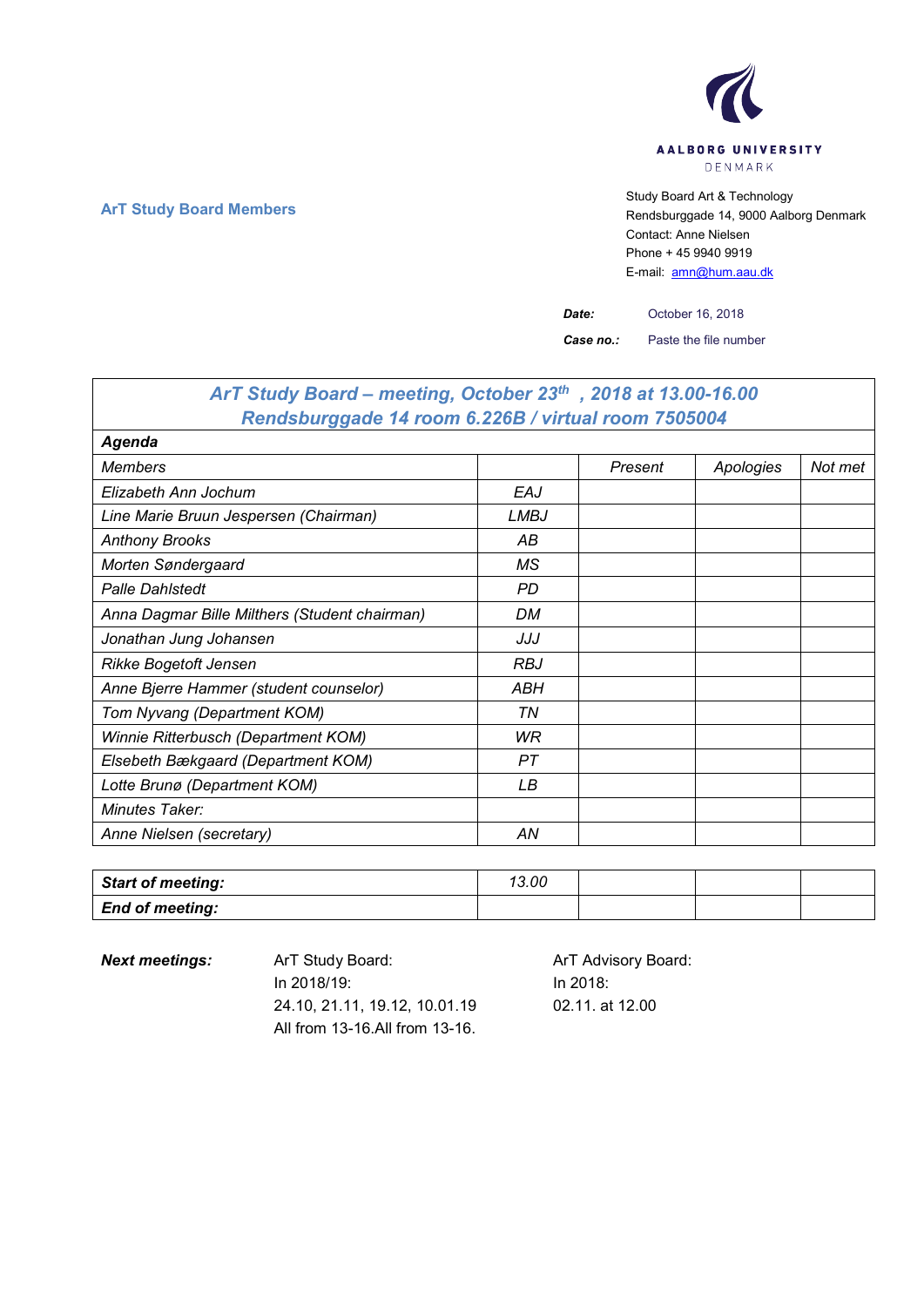| Items: |                                                                                                                                                                                                                                                                                                                                                                                                                                  |
|--------|----------------------------------------------------------------------------------------------------------------------------------------------------------------------------------------------------------------------------------------------------------------------------------------------------------------------------------------------------------------------------------------------------------------------------------|
| 1.     | Approval of Agenda 23.10.2018                                                                                                                                                                                                                                                                                                                                                                                                    |
|        |                                                                                                                                                                                                                                                                                                                                                                                                                                  |
| 2.     | Approval of Minutes 19.09.2018                                                                                                                                                                                                                                                                                                                                                                                                   |
|        |                                                                                                                                                                                                                                                                                                                                                                                                                                  |
| 3.     | News:                                                                                                                                                                                                                                                                                                                                                                                                                            |
| 3.a.   | <b>Chair of Study Board (LMBJ)</b><br>SOL<br>$\overline{\phantom{a}}$<br>MA Orientation Day 05.11.2018<br>$\overline{\phantom{a}}$<br>Advisory Board Meeting 02.11.2018<br>$\overline{\phantom{a}}$<br>Exhibition<br>$\overline{\phantom{a}}$<br>Joint semester seminar 30.10.2018<br>$\overline{\phantom{a}}$<br><b>Study Practise</b><br>$\overline{\phantom{a}}$<br>Exchange agreement with Korea<br>$\overline{\phantom{a}}$ |
|        |                                                                                                                                                                                                                                                                                                                                                                                                                                  |
| 3.b.   | <b>Students (DM)</b><br>Election for students www.election.aau.dk<br>30.10.2018 at 12 pm - Deadline for your candidate VOTE FOR ELECTION 2018!<br>$\circ$<br>26.11-18 from 9 am until 29.11.18 at 2 pm. Voting will take place.<br>$\circ$                                                                                                                                                                                       |
|        |                                                                                                                                                                                                                                                                                                                                                                                                                                  |
| 3.c.   | <b>Students Supervisors (ABH/RBJ)</b>                                                                                                                                                                                                                                                                                                                                                                                            |
|        |                                                                                                                                                                                                                                                                                                                                                                                                                                  |
| 3.d.   | <b>MPACT-School (TN/WBR)</b>                                                                                                                                                                                                                                                                                                                                                                                                     |
|        |                                                                                                                                                                                                                                                                                                                                                                                                                                  |
| 4.     | Study regulation revision - Approval. (LMBJ)<br>Attachments:<br>o revision comments<br>draft to new study regulation<br>$\circ$                                                                                                                                                                                                                                                                                                  |
|        |                                                                                                                                                                                                                                                                                                                                                                                                                                  |
| 5.     | <b>Evaluation Spring 2018.</b><br>Discussion of coordinator reports and identification of action points (LMBJ).<br>$\overline{\phantom{a}}$<br>Attachments:<br>ArT2, ArT4 and ArT6<br>$\circ$<br>Study environment at ArT.<br>$\circ$                                                                                                                                                                                            |
|        |                                                                                                                                                                                                                                                                                                                                                                                                                                  |
| 6.     | Approval of the transfer of Media AC to ArT Study Board.                                                                                                                                                                                                                                                                                                                                                                         |
|        |                                                                                                                                                                                                                                                                                                                                                                                                                                  |
| 7.     | "Re-Exam Procedures" (EAJ)                                                                                                                                                                                                                                                                                                                                                                                                       |
|        |                                                                                                                                                                                                                                                                                                                                                                                                                                  |
| 8.     | Money-budget for 2019 (LMBJ)                                                                                                                                                                                                                                                                                                                                                                                                     |